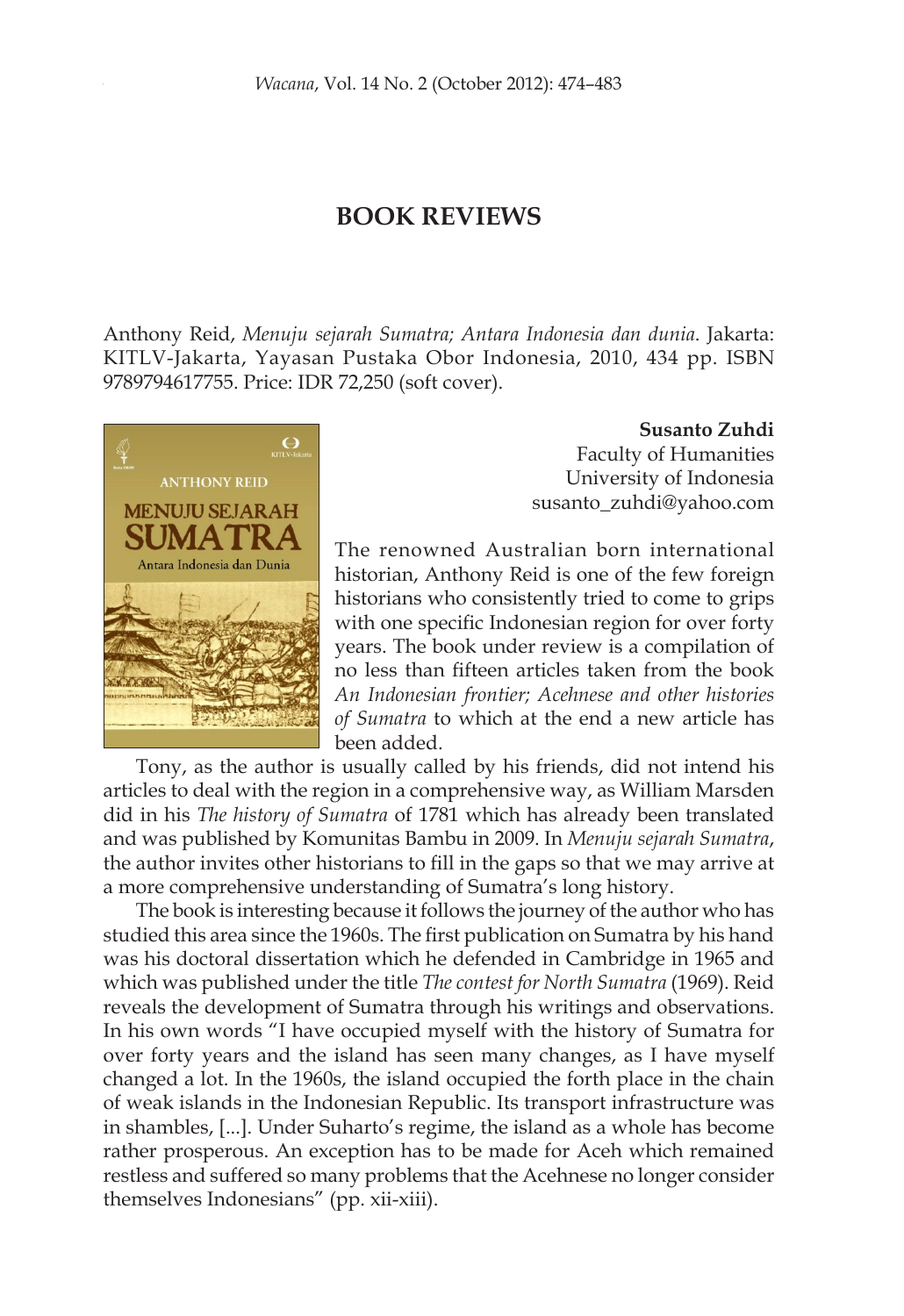## **BOOK REVIEW 475**

He admits that in the book he focuses on Aceh, the northernmost part of Sumatra rather than on any other region. Four articles deal exclusively with the region whereas another four articles are also mainly concerned with Aceh. Reid's reason for this is "Aceh's conspicuous political role in the early modern period and its decisive position in the present survival of the Indonesian project" (p. xii). With only one tenth of the population of the whole of Sumatra, Aceh would seem, in fact, unable to "represent the others".

As a follower of the leading French historian, Fernand Braudel, time and again Reid emphasizes the importance of history's fundamental structures: geography and demography and thus as a Braudelian historian, he strives to explain history through looking at changes over a long period of time (*longue durée*), medium long time (*conjuncture*), and short-term (*l'événementielle).* His expositions therefore put more emphasis on history's constructive structures although he does not ignore the processes that describe events.

#### Sumatra's identity

It is not necessary to read the articles in this book consecutively. However, four loose units may be seen in order to understand the book's structure. The first concerns "Sumatra's identity" and consists of three chapters in which Reid modifies the Braudelian approach by exposing the structures (geographical and demographical) in his explanations in a comparative manner.

Three factors are behind the historical patterns that portray Sumatra's identity: geography, migration, and politics (read: nationalism). Sumatra's large area and the variety of its geographical settings has given it its special form: wild and open although often strategically located with large rivers, swamps and marches in the east and Bukit Barisan, the mountainous chain that stretches from the north to the south, providing protection to the inhabitants of the interior and thus enabling them to develop their own civilization free from foreign influences. The open sea-bordering areas and the rich pepper cultures ensured that European traders frequently visited North Sumatra, especially during the sixteenth and seventeenth centuries. The dispersed regions of the island could only unite after the island became part of the Indonesian nation state.

In this first part, Reid looks at Sumatra's identity from a geo-historical division into three main regions: North, Central, and South Sumatra. These units also became provinces shortly after Indonesian independence. Undoubtedly, the name Sriwijaya needs to be mentioned first in identifying Sumatra. However, the collective memory of the Sumatran peoples about their history is concerned with the myth of Bukit Siguntang, the small hill near Sriwijaya's capital, or with Andalas and Pulo Percha, the kingdoms at the upper end of the Musi and Batanghari rivers.

Sriwijaya's main heir is the Minangkabau, the densely populated rice and gold producing region in the central mountainous area. In the thirteenth century, Adityawarman claimed to descent from the Majapahit and Sriwijaya empires and he established his kingdom near the upper course of the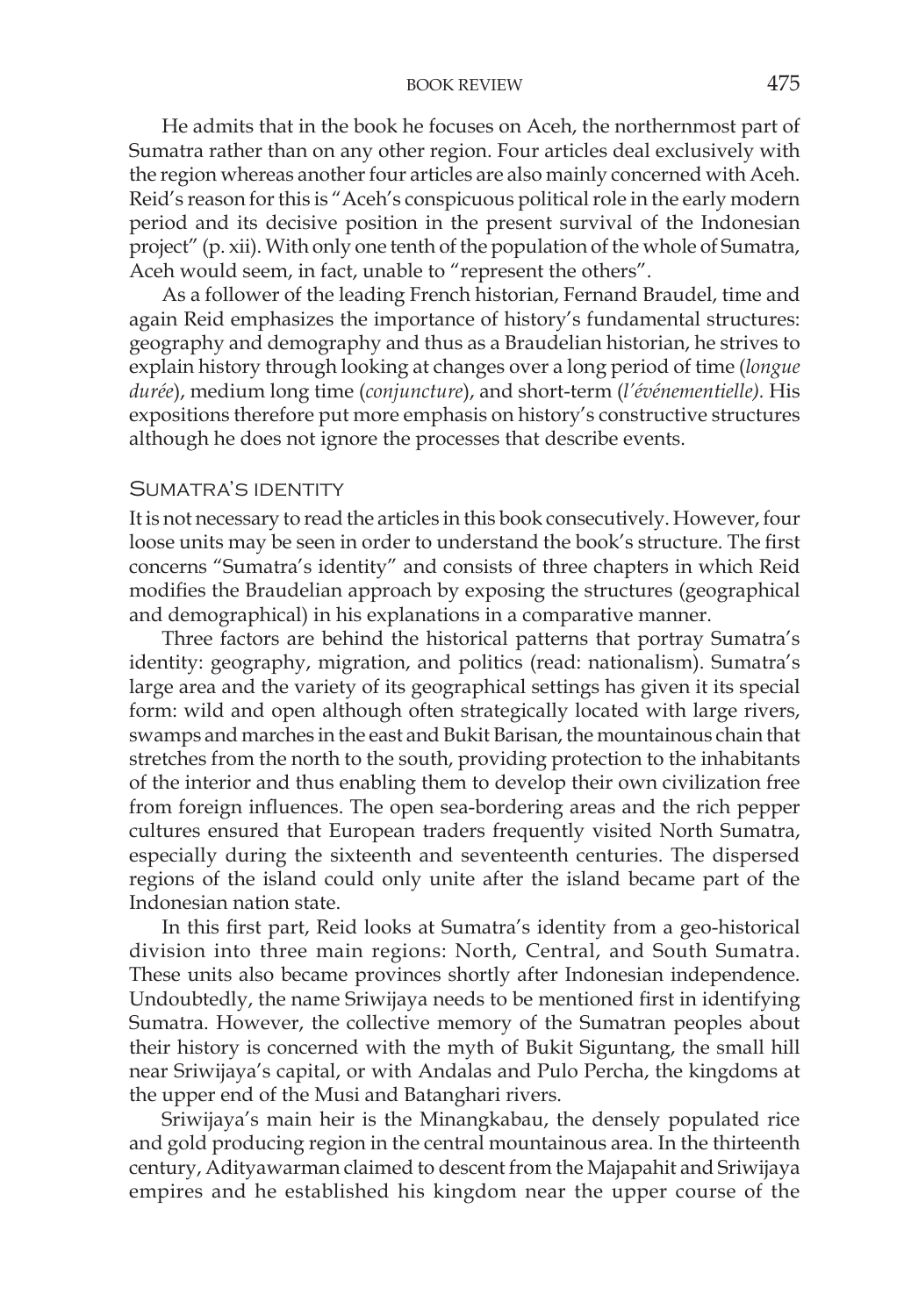Batanghari River. Countless statues and inscriptions that remain of that time portray him as the ruler of Central Sumatra. It is thus not the northern part of the island that occupies an important place in the Sumatra's collective memory, despite the strong sultanate of Aceh and that of Samudra-Pasai which preceded it.

Aceh is located on the northern tip of the island. It was an immense sultanate that forged international relations and obtained heroic characteristics thanks to its opposition to and its battles against the Dutch colonizers. Under the moniker: "Mecca's Veranda" it was as if Aceh had set itself apart from the rest of Indonesia. Pasai, which came up in the fourteenth century was apparently unable to incorporate the areas now known as North Sumatra into its collective memory network. In the central plains, the Batak paid homage to the Kings of Pagaruyung in the Minangkabau region, the successor of Adityawarman's realm.

In the nineteenth century, Islam more and more penetrated into the regions at the southern tip of Bukit Barisan. Reid does not discuss this part of the island, however.

In his discussion of population and the migration currents, Tony asks the exiting question why, living in the most "maritime" region in Asia, the Indonesian peoples never talk of the sea but rather of the mountains in their mythology. Tony lists five factors why the plateau was more appropriate for human habitation. *Firstly*, agriculture with modest technology on a family scale was much easier in the valleys and river estuaries than in the oftenflooded low plains. *Secondly*, the natural surroundings provided a healthy atmosphere. *Thirdly*, in the absence of a "state" land was free to beget. *Fourthly*, the mountains provided a natural bastion needed for security and *fifthly*, cultural factors. Before the arrival of Islam and Christianity, cultural borders existed between the rural areas and the towns and between the mountains and the coast.

#### Aceh and Sumatra

As the collective memory shows, for the Acehnese there is no other Sultan than Iskandar Muda (1607-1636). During his time, Aceh reached the height of its power and splendour. The Dutch in 1598, the English in 1600, and the French in 1602 arrived in Aceh as it was the first hub in Asia and because of the abundance of pepper there. In this period, Aceh was the major power in Southeast Asia and its authority reached from Tiku in West Sumatra up to Asahan in the East, and Pahang, Johor, and Kedah on the peninsula. Thousands of prisoners were taken during expeditions, they enriched the number of inhabitants in Aceh's capital and they engaged in the labour with which they were familiar.

Aceh had relations in Europe and even in America (Chapters 4-8). In the eighteenth century, the French intended to forge relations with Aceh but they failed causing the English to see possibilities to make a bridgehead there. Because of the French movements, the English feared that France would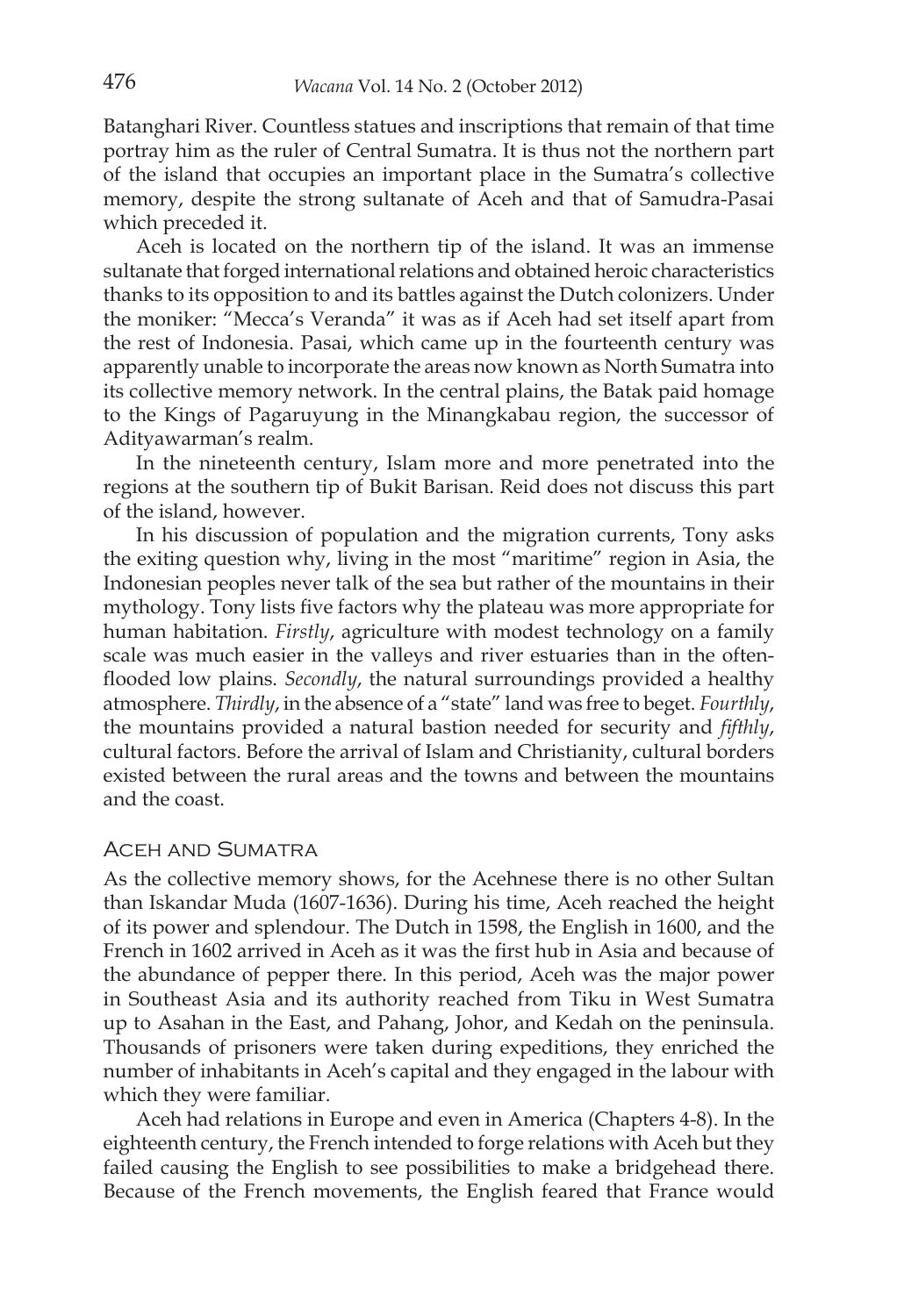occupy Aceh and destroy Bengkulu. Therefore, the English established trade relations with Aceh in 1784 which, although unproductive, was their first major step after having established a base in Penang. One small detail of interest is the presence of the French "James Brooke", Mayrena.

The Aceh War which lasted from 1873 until about 1900 occupies an important place in Acehnese collective – the intensity of foreign involvement in Aceh's history. Is it a historical coincidence that the Dutch attacked Aceh in 1873 when oral history has it that Aceh was taking diplomatic steps by trying to invoke the help of the Turks for protection? The Turks officially offered to act as intermediary. The date the Turkish envoy to sail, however, was postponed but the Acehnese had set the diplomatic tie with Turkey much earlier to the time of Sultan Iskandar Muda (p. 71). Apparently, the Acehnese were mesmerized by Aceh's lustre under Sultan Iskandar Muda even though it is, of course, anachronistic. In their collective history, the Acehnese are extremely proud that they were able to entertain diplomatic ties with the Turks, French, and English (Chapters 4-8).

#### Sumatra and Indonesia

The book essentially focuses on Aceh or the northern part of Sumatra even though other parts contributed to Sumatra's historic fabric. Sumatra became united into Indonesia due to Dutch colonialism. The inhabitants of the plateau were introduced to new power structures, tax systems, and the arrival and supremacy of the law. Because of the educational opportunities the Dutch offered, new elite was born which became aware that it was Sumatran and Indonesian. A breakup between the elites ensued, but not an ethnic schism (Chapter 12).

Sumatra contributed greatly to Indonesia's nationalism. We need only mention statesmen and thinkers such as Mohammad Hatta, Sutan Syahrir, and Amir Syarifuddin. Similarly, language and literature thrived in the time of revolution and Indonesian nation building.

Some final remarks need to be made. *Firstly*, Sumatra needs to be studied more comprehensively in order to produce a picture of its identity and character. Especially South Sumatra leaves much to be studied.

*Secondly*, some works written by Indonesian historians would have needed to be mentioned in the book. For instance, mention needs to be made of professor of history of Andalas University, Gusti Asnan's work *Pelayaran di Pantai Barat Sumatera* (Yogyakarta: Ombak, 2009). M. Nur (Andalas University) wrote on Sumatra's maritime history for his PhD at the University of Indonesia. He wrote about the Sibolga Harbour in the nineteenth century. Bambang Purwanto, professor at Gadjah Mada University wrote his doctoral dissertation on the rubber plantations in South Sumatra in the nineteenth century. He defended his thesis at the School of Oriental and African Studies, London in 1993. Unfortunately, both works still wait to be published. Finally, Erwiza Erman wrote *Pengusaha, koeli, dan penguasa; Industri timah di Belitung 1852-1940* (Penerbit Sinar Harapan, 1995) and *Membaranya batubara konflik*